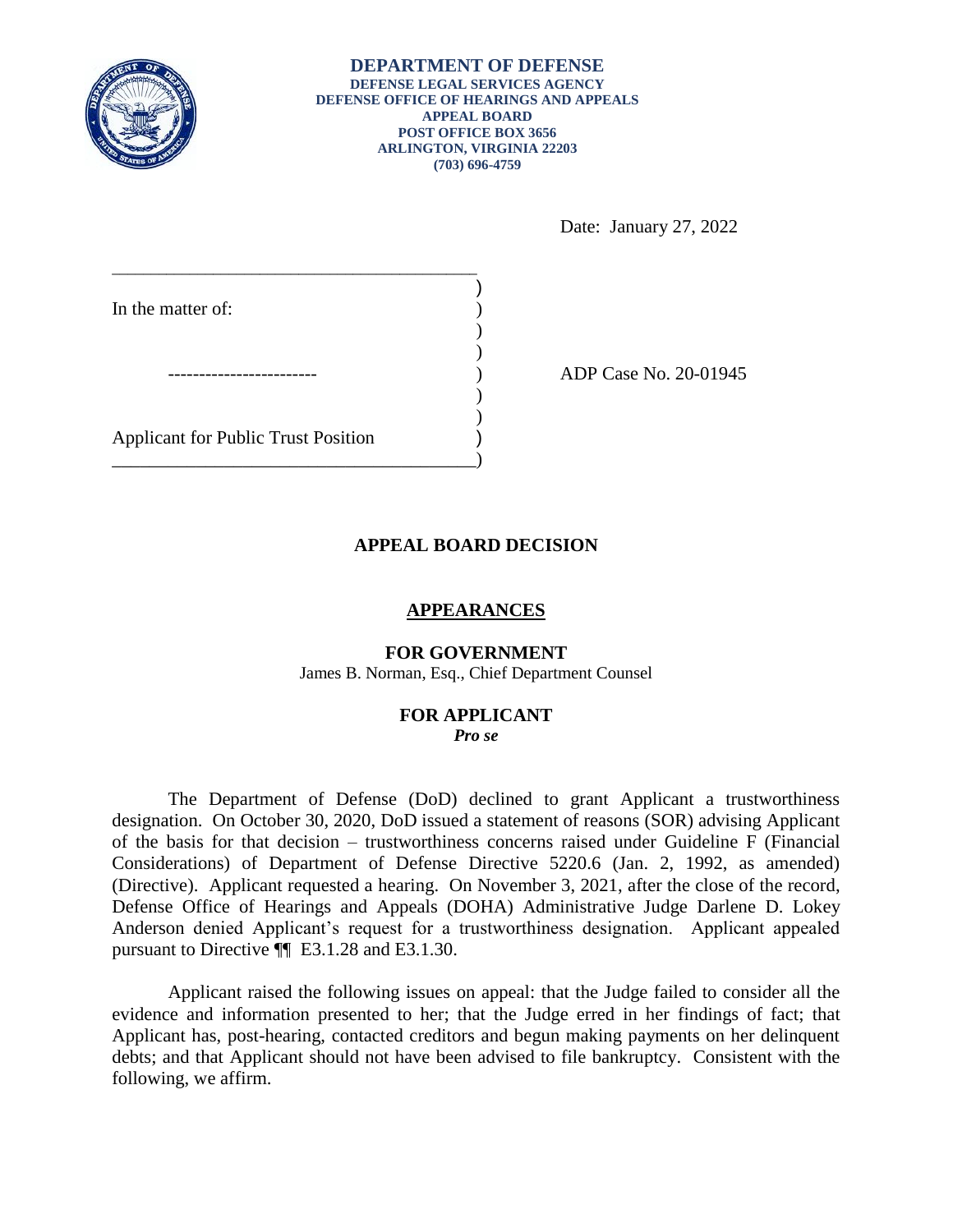#### **The Judge's Findings of Fact and Analysis**

 Applicant is in her early thirties, divorced, and the single parent of a young child. A high years. For her current employment, Applicant seeks access to sensitive information. school graduate, she served in the military on active duty and in the reserves for a total of nine

 she denied are also still delinquent. Applicant has struggled financially after separating from the military, largely because she receives little financial support from her child's father and is delinquent on her auto loan, as well as on various consumer and utility debts. She has focused on paying her rent and resolving the auto loan deficiency. Applicant did not submit documents to The SOR alleged that Applicant had ten delinquent debts totaling in excess of \$30,000. Applicant admitted seven of the ten debts alleged. Credit reports confirm that the three debts that responsible as a single parent for all household and child-related costs. As a result, Applicant fell corroborate her testimony that the auto loan, which is alleged, is now current. She has made no inroads on the other nine debts alleged. All ten debts alleged in the SOR remain delinquent.

 Applicant began working for her current employer in July 2017. Letters and emails from dependent on her after losing their jobs. Post-hearing, Applicant submitted a budget and took steps her employer indicate that Applicant is a valued employee. She had intended to begin resolving her delinquent debt, but the Covid 19 pandemic complicated her finances, as siblings became to move in with a family member to reduce her monthly expenses.

#### **Discussion**

 Applicant essentially asserts that the Judge did not take into account all available testimony and evidence in rendering the decision. As a preliminary matter, the Board notes that there is a Judge specifically states otherwise. *See Western Pacific Fisheries, Inc. v. SS President Grant*, 730 F.2d 1280, 1285 (9th Cir. 1984). More specifically, Applicant complains that the Judge described her as being "at risk of having to engage in illegal acts to generate funds," although she has no control, lack of judgment or unwillingness to abide by rules and regulation," when her problems were instead caused by single parenthood and inadequate pay. Appeal Brief at 1. First, it should Judge cited to and quoted in her decision as the relevant trustworthiness concern for financial considerations. Second, while the Government is sympathetic to Applicant's struggles, it has a might mishandle or fail to properly safeguard such information because their unresolved financial difficulties make them vulnerable or susceptible to bribery or other undue financial pressure. difficulties make them vulnerable or susceptible to bribery or other undue financial pressure. Furthermore, persons who are financially irresponsible might also be irresponsible, unconcerned, or negligent in the handling and safeguarding of protected information. Even in the absence of unresolved as of the close of record in her case. The Judge does not need more to conclude that security concerns under Guideline F were established. *See, e.g.*, ISCR Case No. 00-0104 at 5 (App. Bd. Mar. 21, 2001). rebuttable presumption that an Administrative Judge considered all the record evidence unless the criminal background, and that the Judge described Applicant's behavior as indicating "poor selfbe noted that Applicant is complaining of the language of Adjudicative Guideline ¶ 18, which the great interest in avoiding or reducing the risk that persons granted access to sensitive information any illegal acts, Applicant's financial misfortune left her with financial difficulties that were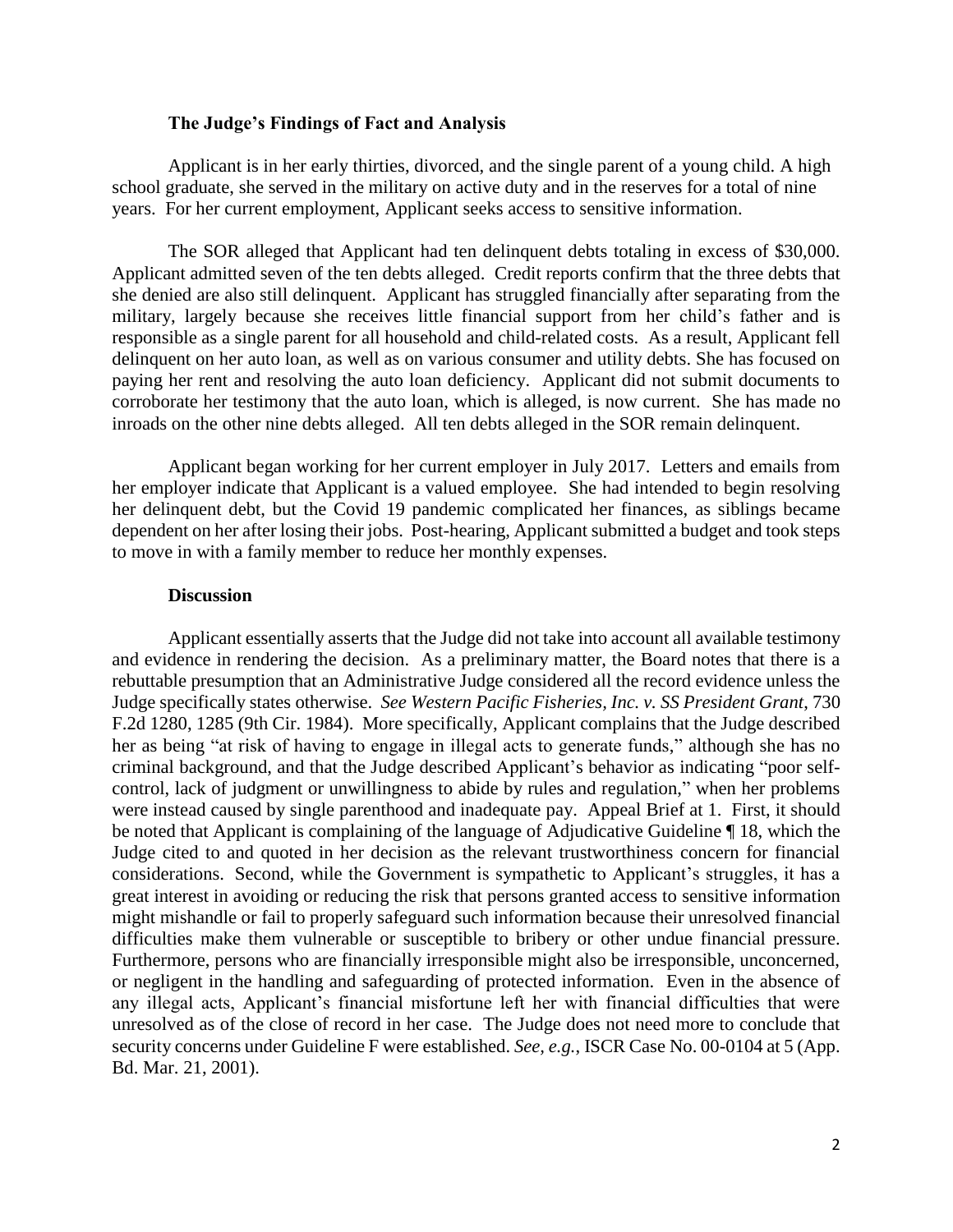Applicant also states that the Judge erred in finding that she has been with her current employer since July 2017, as she has been with this employer only since March 2020. The record Applicant has been steadily employed since leaving active duty in 2013, but switched employers at some time after completing her security clearance application in January 2020. GE 1 at 15-18; Tr. at 20, 23. To the extent that the Judge misunderstood Applicant's recent employment history, employed. An error that likely had no effect on the Judge's decision is harmless. *See, e.g.*, ADP Case No. 13-01074 at 3 (App. Bd. Aug. 25, 2014). is not entirely clear on Applicant's recent employment history: it does, however, confirm that we conclude that it would not have affected her analysis or decision, as Applicant was steadily

 considered all the evidence in the case. *See, e.g.,* ISCR Case No. 19-01400 at 2 (App. Bd. Jun. 3, 2020). To the extent that Applicant is more broadly arguing that the Judge mis-weighed the evidence, her arguments are not sufficient to show that the Judge weighed the evidence in a manner that was arbitrary, capricious, or contrary to law. *Id*. Applicant also cited to her post-hearing efforts to address her debts. Those efforts are not part of the record and constitute new evidence None of Applicant's arguments are enough to rebut the presumption that the Judge that the Board may not consider. *See* Directive ¶ E3.1.29.

 Finally, Applicant asserts that the Judge advised her to consider bankruptcy. There is a discussion on the record by the Judge that could be interpreted as advising the Applicant to consider filing for bankruptcy. Tr. at 40-43. The Board has previously noted that giving advice to Applicant on what to do to qualify for a security clearance would be inconsistent with the obligation to conduct adjudications in a fair and impartial manner. *See, e.g*., ISCR Case No. 11- 10499 at 2 (App. Bd. Aug. 21, 2013). The same holds true when the Applicant seeks a trustworthiness designation. However, the Board does not have supervisory authority over the conduct of Hearing Office Administrative Judges. *See* ISCR Case No. 02-04344 at 3 (App. Bd. Sep. 15, 2003). Upon review of this record, the Board concludes that the case outcome was not affected by the dialogue between Applicant and the Judge regarding any prospective bankruptcy, and that Applicant therefore was not prejudiced by the colloquy.

 The Judge examined the relevant data and articulated a satisfactory explanation for the decision. The decision is sustainable on this record. The standard applicable to trustworthiness interests of the national security.'" *See, e.g.*, ADP Case No. 17-03252 at 3 (App. Bd. Aug. 13, 2018). Applicant's brief discloses no reason to disturb the Judge's conclusion that the evidence cases is that set forth in *Department of the Navy v. Egan*, 484 U.S. 518, 528 (1988) regarding security clearances: such a determination "may be granted only when 'clearly consistent with the raises trustworthiness concerns under Guideline F.